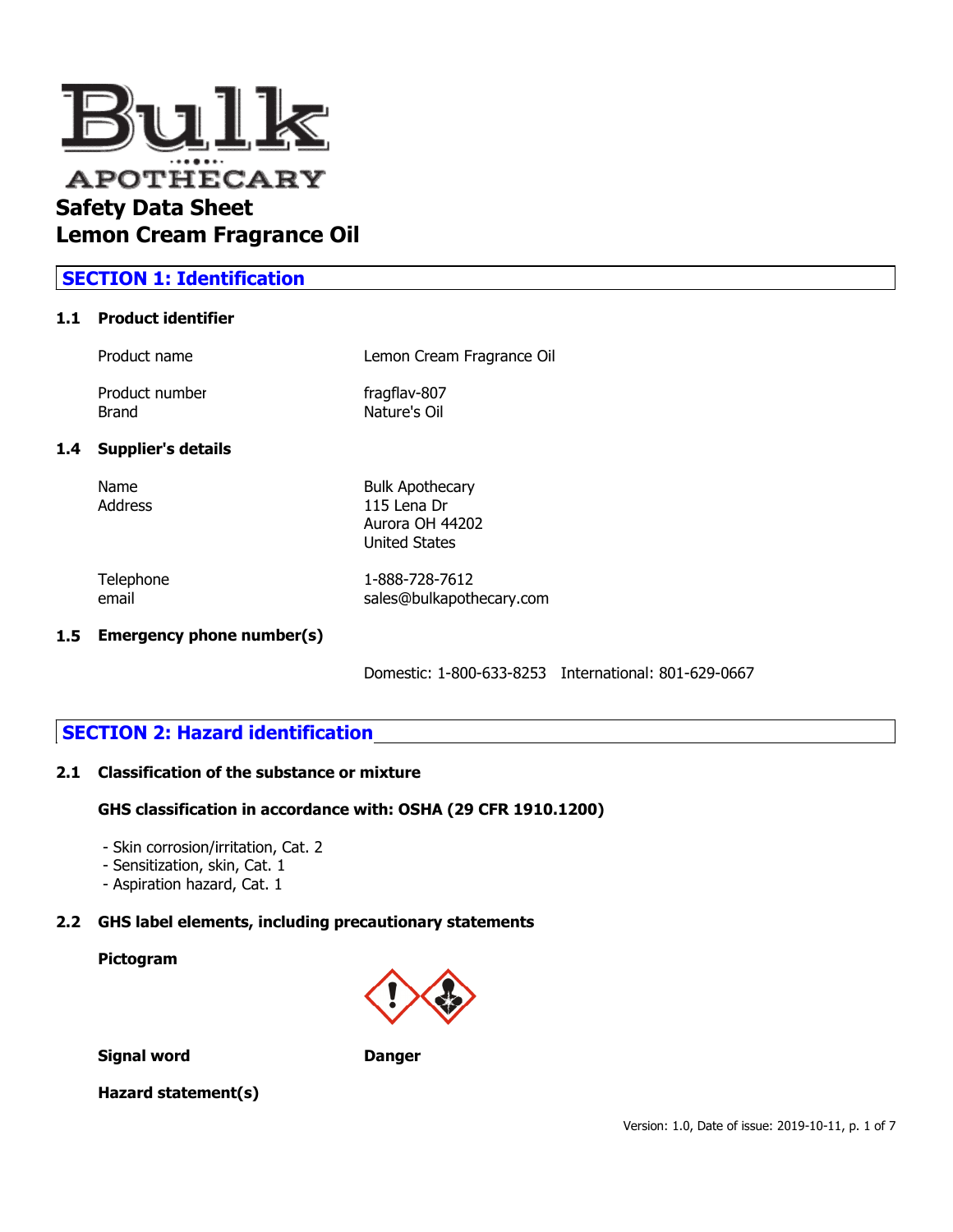| H304<br>H315<br>H317       | May be fatal if swallowed and enters airways<br>Causes skin irritation<br>May cause an allergic skin reaction |
|----------------------------|---------------------------------------------------------------------------------------------------------------|
| Precautionary statement(s) |                                                                                                               |
| P <sub>261</sub>           | Avoid breathing dust/fume/gas/mist/vapors/spray.                                                              |
| P <sub>264</sub>           | Wash  thoroughly after handling.                                                                              |
| P <sub>272</sub>           | Contaminated work clothing must not be allowed out of the workplace.                                          |
| P <sub>280</sub>           | Wear protective gloves.                                                                                       |
| P301+P310                  | IF SWALLOWED: Immediately call a POISON CENTER/doctor/                                                        |
| P302+P352                  | IF ON SKIN: Wash with plenty of water/                                                                        |
| P321                       | Specific treatment (see  on this label).                                                                      |
| P331                       | Do NOT induce vomiting.                                                                                       |
| P332+P313                  | If skin irritation occurs: Get medical advice/attention.                                                      |
| P333+P313                  | If skin irritation or rash occurs: Get medical advice/attention.                                              |
| P362+P364                  | Take off contaminated clothing and wash it before reuse.                                                      |
| P363                       | Wash contaminated clothing before reuse.                                                                      |
| P405                       | Store locked up.                                                                                              |
| P501                       | Dispose of contents/container to                                                                              |

# **SECTION 3: Composition/information on ingredients**

### **3.2 Mixtures**

#### **Hazardous components**

## **1. Lemon oil**

| Concentration |  |
|---------------|--|
| CAS no.       |  |

10 - 25 % (weight) 8008-56-8

- Flammable liquids, Cat. 3
- Skin corrosion/irritation, Cat. 2
- Sensitization, skin, Cat. 1
- Aspiration hazard, Cat. 1
- Hazardous to the aquatic environment, short-term (acute), Cat. 2

### **2. VANILLIN**

| Concentration | 1 - 5 % (weight) |
|---------------|------------------|
| CAS no.       | 121-33-5         |

### **3. CITRAL**

| Concentration | $1 - 5 \%$ (weight) |
|---------------|---------------------|
| EC no.        | 226-394-6           |
| CAS no.       | 5392-40-5           |
| Index no.     | 605-019-00-3        |
|               |                     |

- Skin corrosion/irritation, Cat. 2

- Sensitization, skin, Cat. 1

| H315 | Causes skin irritation              |
|------|-------------------------------------|
| H317 | May cause an allergic skin reaction |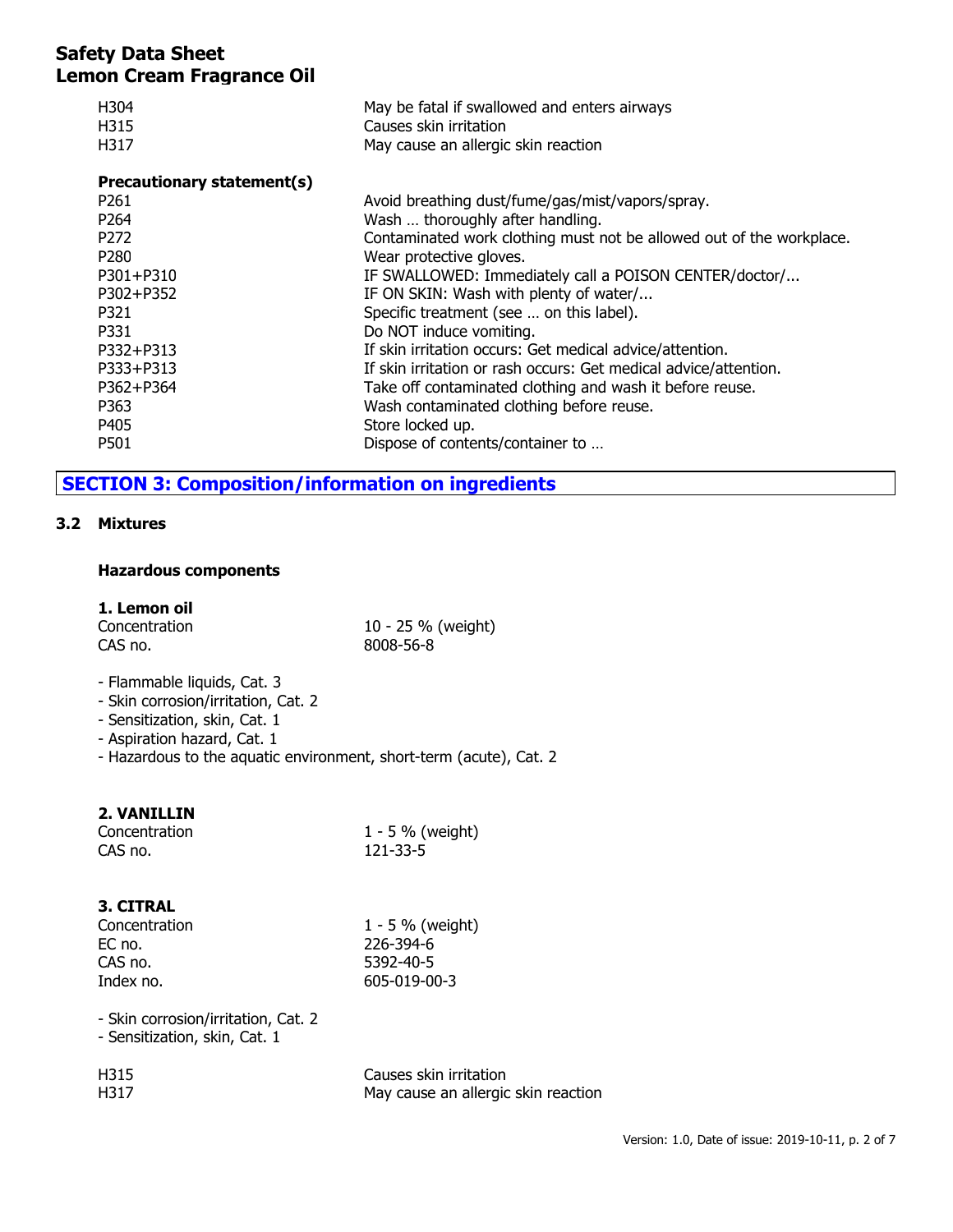| 4. Oils, ho-sho |                      |
|-----------------|----------------------|
| Concentration   | $0.1 - 1$ % (weight) |
| CAS no.         | 8022-91-1            |

## **5. Geraniol**

| Concentration | $0.1 - 1$ % (weight) |
|---------------|----------------------|
| EC no.        | 203-377-1            |
| CAS no.       | 106-24-1             |

- Skin corrosion/irritation, Cat. 2

- Eye damage/irritation, Cat. 1

- Sensitization, skin, Cat. 1

- Hazardous to the aquatic environment, short-term (acute), Cat. 3

### **6. GERANYL ACETATE**

| Concentration | $0.1 - 1 \%$ (weight) |
|---------------|-----------------------|
| CAS no.       | 105-87-3              |

### **7. 6-Octen-1-ol, 3,7-dimethyl-**

| Concentration | $0.1 - 1$ % (weight) |
|---------------|----------------------|
| CAS no.       | 106-22-9             |

### **8. Lime oil**

| Concentration | $0.1 - 1 \%$ (weight) |
|---------------|-----------------------|
| EC no.        | 290-010-3             |
| CAS no.       | 8008-26-2             |

- Flammable liquids, Cat. 3
- Aspiration hazard, Cat. 1
- Sensitization, skin, Cat. 1
- Skin corrosion/irritation, Cat. 2
- Hazardous to the aquatic environment, long-term (chronic), Cat. 2

### **9. 85203-56-1**

Concentration 0.1 - 1 % (weight)

## **SECTION 4: First-aid measures**

## **4.1 Description of necessary first-aid measures**

| General advice          | Call a physician immediately.                                                                         |
|-------------------------|-------------------------------------------------------------------------------------------------------|
| If inhaled              | Remove person to fresh air and keep comfortable for breathing.                                        |
| In case of skin contact | Wash skin with plenty of water. Take off contaminated clothing. If skin<br>irritation or rash occurs: |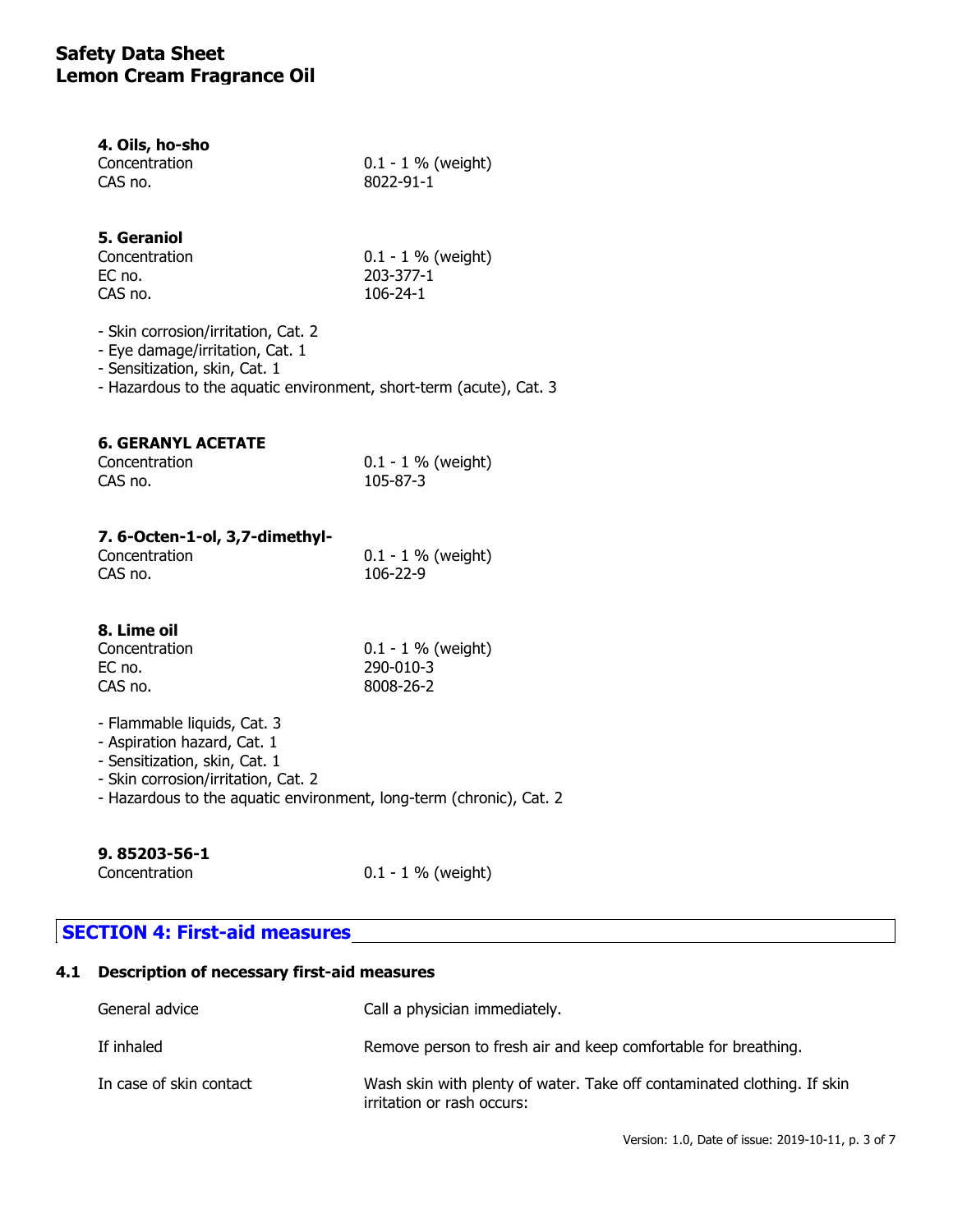Get medical advice/attention.

In case of eye contact **Rinse eyes with water as a precaution.** 

If swallowed Do not induce vomiting. Call a physician immediately.

- **4.2 Most important symptoms/effects, acute and delayed** Irritation. May cause an allergic skin reaction.
- **4.3 Indication of immediate medical attention and special treatment needed, if necessary** Treat symptomatically.

## **SECTION 5: Fire-fighting measures**

- **5.1 Suitable extinguishing media** Water spray. Dry powder. Foam. Carbon dioxide.
- **5.2 Specific hazards arising from the chemical** The product is non-reactive under normal conditions of use, storage and transport.
- **5.3 Special protective actions for fire-fighters** Do not attempt to take action without suitable protective equipment. Self-contained breathing apparatus. Complete protective clothing.

## **SECTION 6: Accidental release measures**

- **6.1 Personal precautions, protective equipment and emergency procedures** Ventilate spillage area. Avoid contact with skin and eyes. Avoid breathing dust/fume/gas/mist/vapors/spray. Do not attempt to take action without suitable protective equipment. For further information refer to section 8: "Exposure controls/personal protection".
- **6.2 Environmental precautions** Avoid release to the environment.
- **6.3 Methods and materials for containment and cleaning up** Take up liquid spill into absorbent material.

## **SECTION 7: Handling and storage**

### **7.1 Precautions for safe handling**

Ensure good ventilation of the work station. Avoid contact with skin and eyes. Wear personal protective equipment. Avoid breathing dust/fume/gas/mist/vapors/spray.

**7.2 Conditions for safe storage, including any incompatibilities**

Store locked up. Store in a well-ventilated place. Keep cool.

## **SECTION 8: Exposure controls/personal protection**

### **8.1 Control parameters**

### **1. Lemon oil (CAS: 8008-56-8)**

REL-TWA (Inhalation): 10 mg/m3 (total) (NIOSH)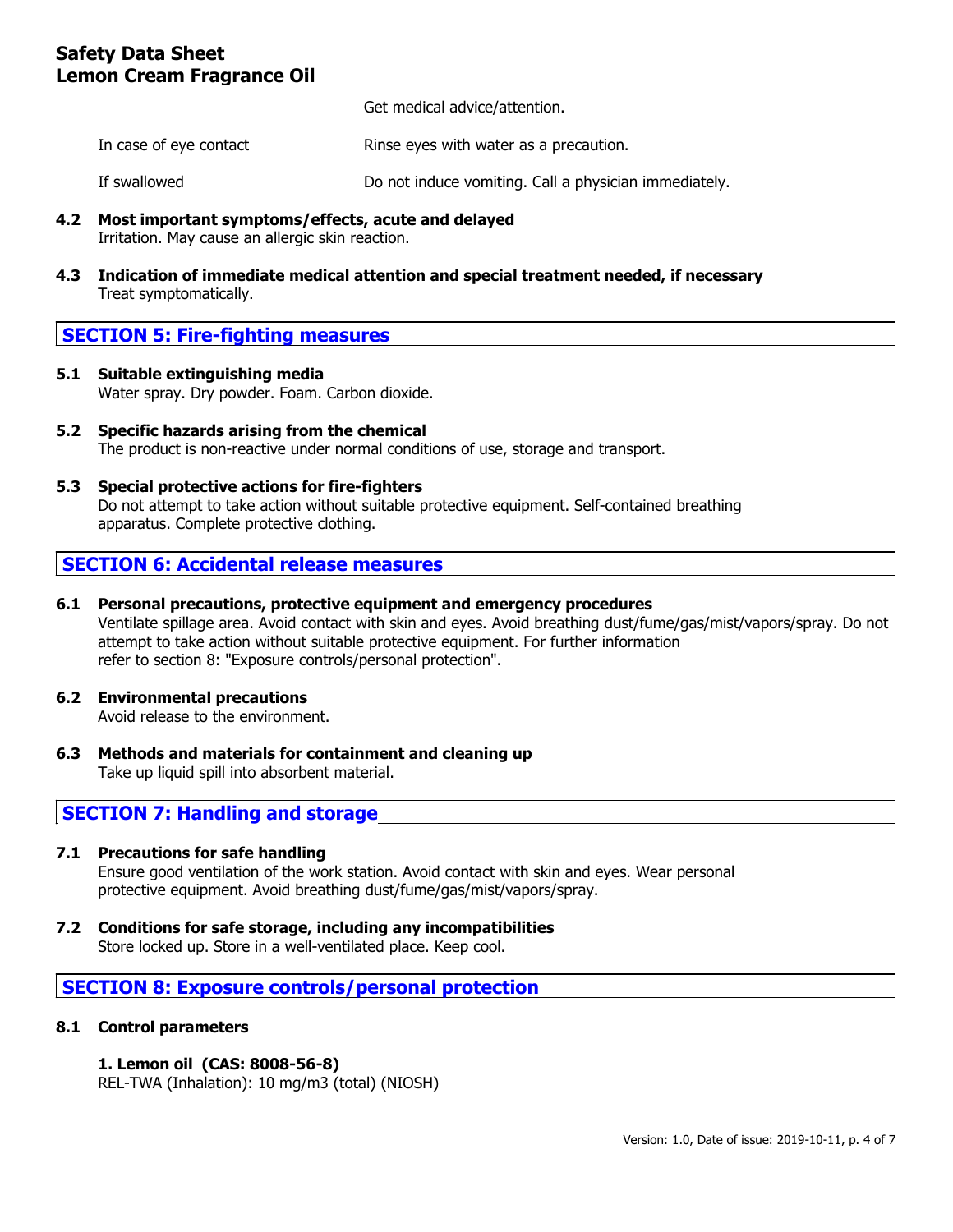REL-TWA (Inhalation): 5 mg/m3 (resp) (NIOSH)

## **8.2 Appropriate engineering controls**

Ensure good ventilation of the work station.

**8.3 Individual protection measures, such as personal protective equipment (PPE)**



**Eye/face protection** Safety glasses

**Skin protection** Protective gloves

**Body protection** Wear suitable protective clothing

### **Respiratory protection**

In case of insufficient ventilation, wear suitable respiratory equipment

# **SECTION 9: Physical and chemical properties**

### **Information on basic physical and chemical properties**

| Appearance/form (physical state, color, etc.)<br>Odor<br>Odor threshold | Light yellow to green liquid<br>Sweet, lemon, creamy |
|-------------------------------------------------------------------------|------------------------------------------------------|
| рH<br>Melting point/freezing point                                      |                                                      |
| Initial boiling point and boiling range                                 |                                                      |
| Flash point<br>Evaporation rate                                         | 98 °C                                                |
| Flammability (solid, gas)                                               |                                                      |
| Upper/lower flammability limits                                         |                                                      |
| Vapor pressure                                                          |                                                      |
| Vapor density                                                           |                                                      |
| Relative density                                                        | $0.908(0.898 - 0.918)$                               |
| Solubility(ies)                                                         | Insoluble.                                           |
| Partition coefficient: n-octanol/water                                  |                                                      |
| Auto-ignition temperature                                               |                                                      |
| Decomposition temperature                                               |                                                      |
| Viscosity                                                               |                                                      |
| <b>Explosive properties</b>                                             |                                                      |
| Oxidizing properties                                                    |                                                      |

# **SECTION 10: Stability and reactivity**

#### **10.1 Reactivity**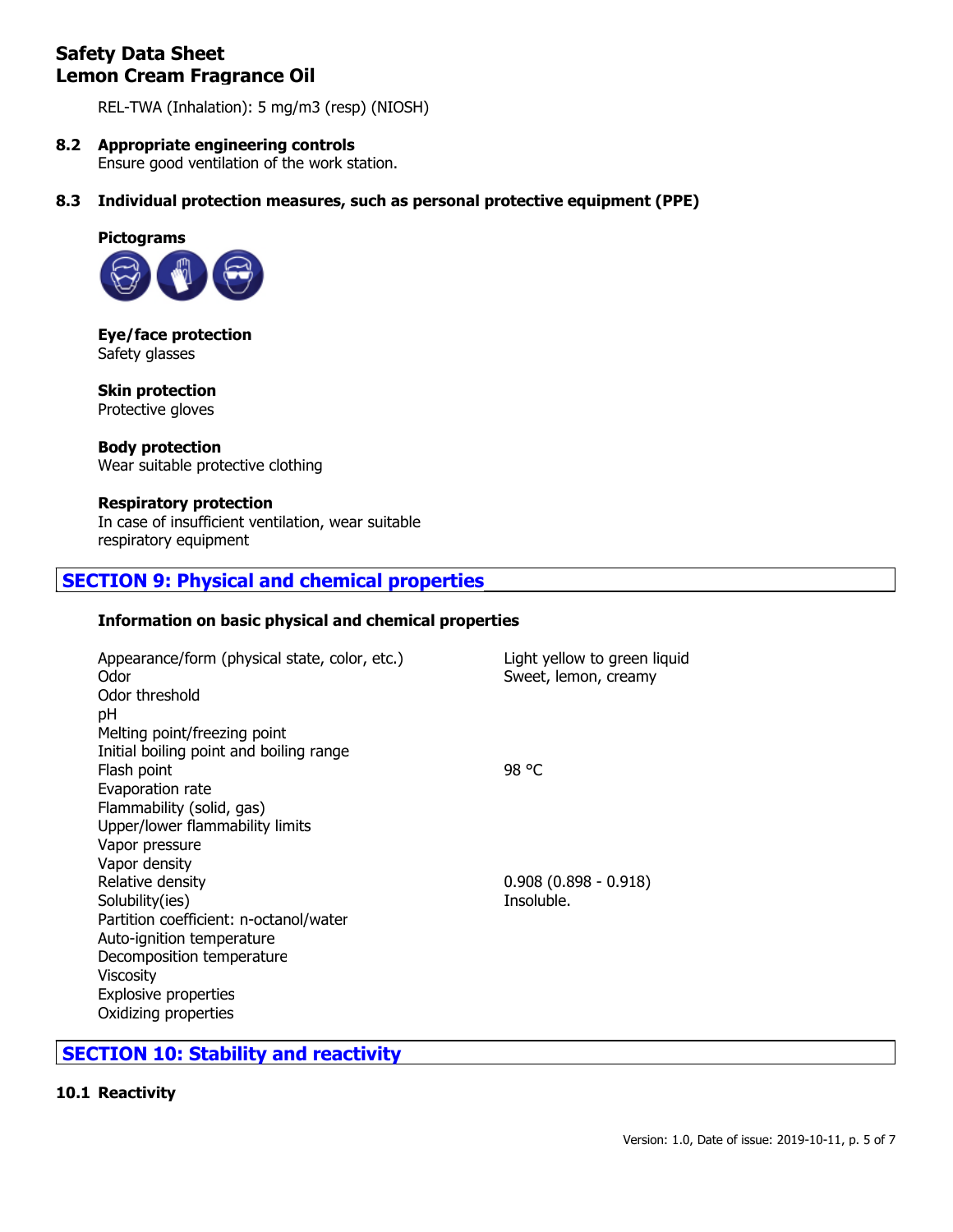The product is non-reactive under normal conditions of use, storage and transport.

### **10.2 Chemical stability**

Stable under normal conditions.

### **10.3 Possibility of hazardous reactions**

No dangerous reactions known under normal conditions of use.

#### **10.4 Conditions to avoid**

None under recommended storage and handling conditions (see section 7).

#### **10.5 Incompatible materials**

Strong oxidizing agents

#### **10.6 Hazardous decomposition products**

Under normal conditions of storage and use, hazardous decomposition products should not be produced.

## **SECTION 11: Toxicological information**

#### **Information on toxicological effects**

**Acute toxicity** Not classified

**Skin corrosion/irritation** Causes skin irritation.

#### **Respiratory or skin sensitization**

May cause an allergic skin reaction.

#### **Aspiration hazard**

May be fatal if swallowed and enters airways.

## **SECTION 12: Ecological information**

#### **Toxicity**

The product is not considered harmful to aquatic organisms or to cause long-term adverse effects in the environment.

## **SECTION 13: Disposal considerations**

#### **Disposal of the product**

Dispose of contents/container in accordance with licensed collector's sorting instructions.

### **SECTION 14: Transport information**

**DOT (US)** Not regulated

**IMDG** Not regulated

**IATA**